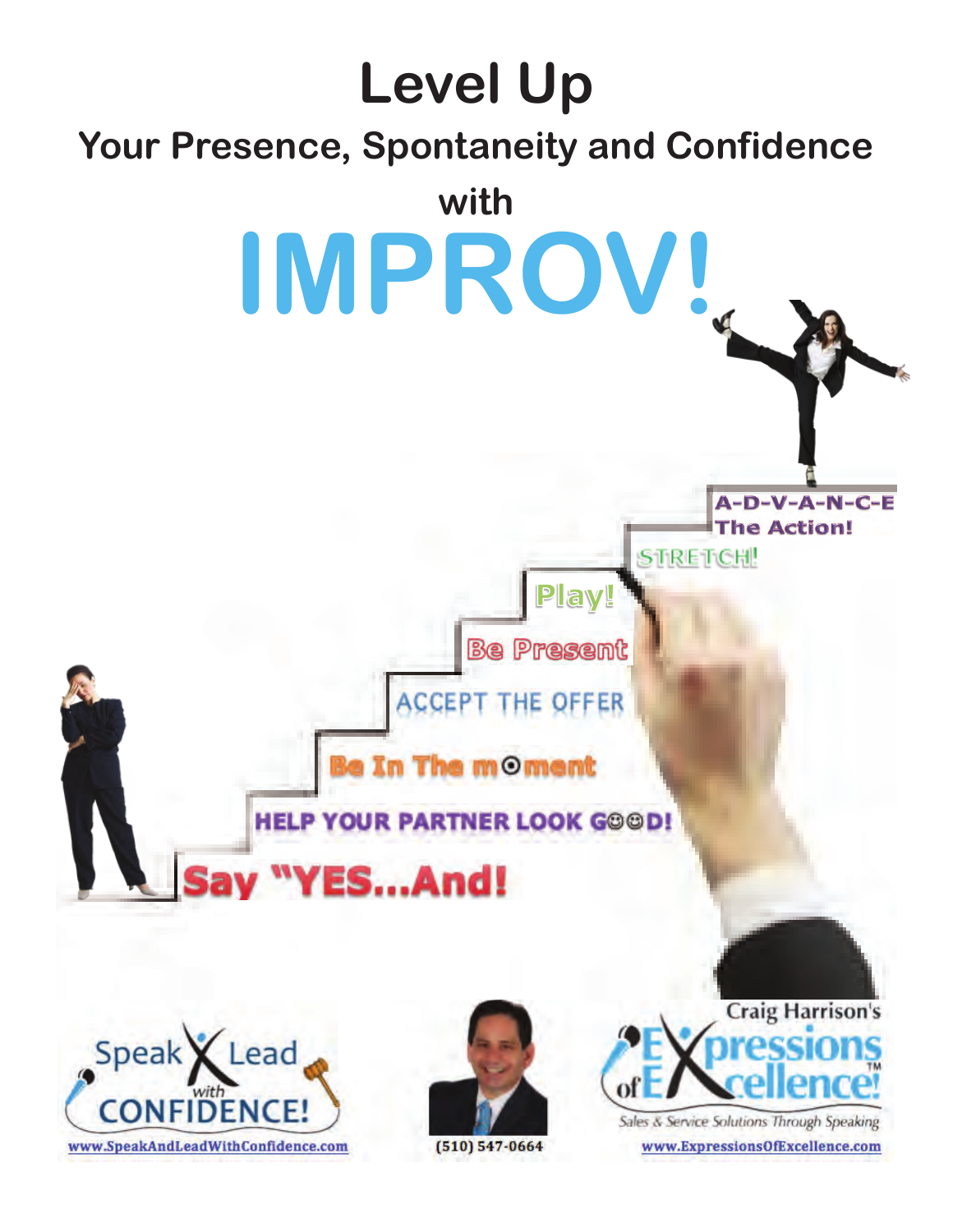### **Improv**: An act of spontaneous invention; That which is improvised. Impromptu.

## **Today's Four Agreements**

#### **1: Accepting the Offer: "Say YES"**

An overture is made. You can accept it or block it. When you accept it, it can be built upon; When you block it, you go back to the drawing board and must start again. Momentum and rapport are lost.

In Improv, as in Table Topics and in general, we accept and build upon others' offers.

#### **2: Build on the Offer: Say "YES, AND…."**

Build on your partner's offer. Add to it, compement it or build upon it. Help your partner (and your partner witll help you.)

| <b>Accepting the Offer</b> | <b>Blocking the Offer</b> | <u>NO</u>   |
|----------------------------|---------------------------|-------------|
| $\bigcirc$ YES, AND        | $\circled{c}$ YES, BUT    | $\circledR$ |

#### **3: Be Collaborative**

 Help your partner (and your partner witll help you). Put your partner, group, team first.

Success is defined by the group achieving breakthroughs, expressing themselves and being spontaneous.

Think WE before ME.

#### **3: Be Bold!**

Take risks. Try new things. Experiment. Embrace "failure" as a learning opportunity. When you make a mistake, relish it by taking a "Circus Bow"

Copyright © 2017 Craig Harrison. All Rights Reserved.

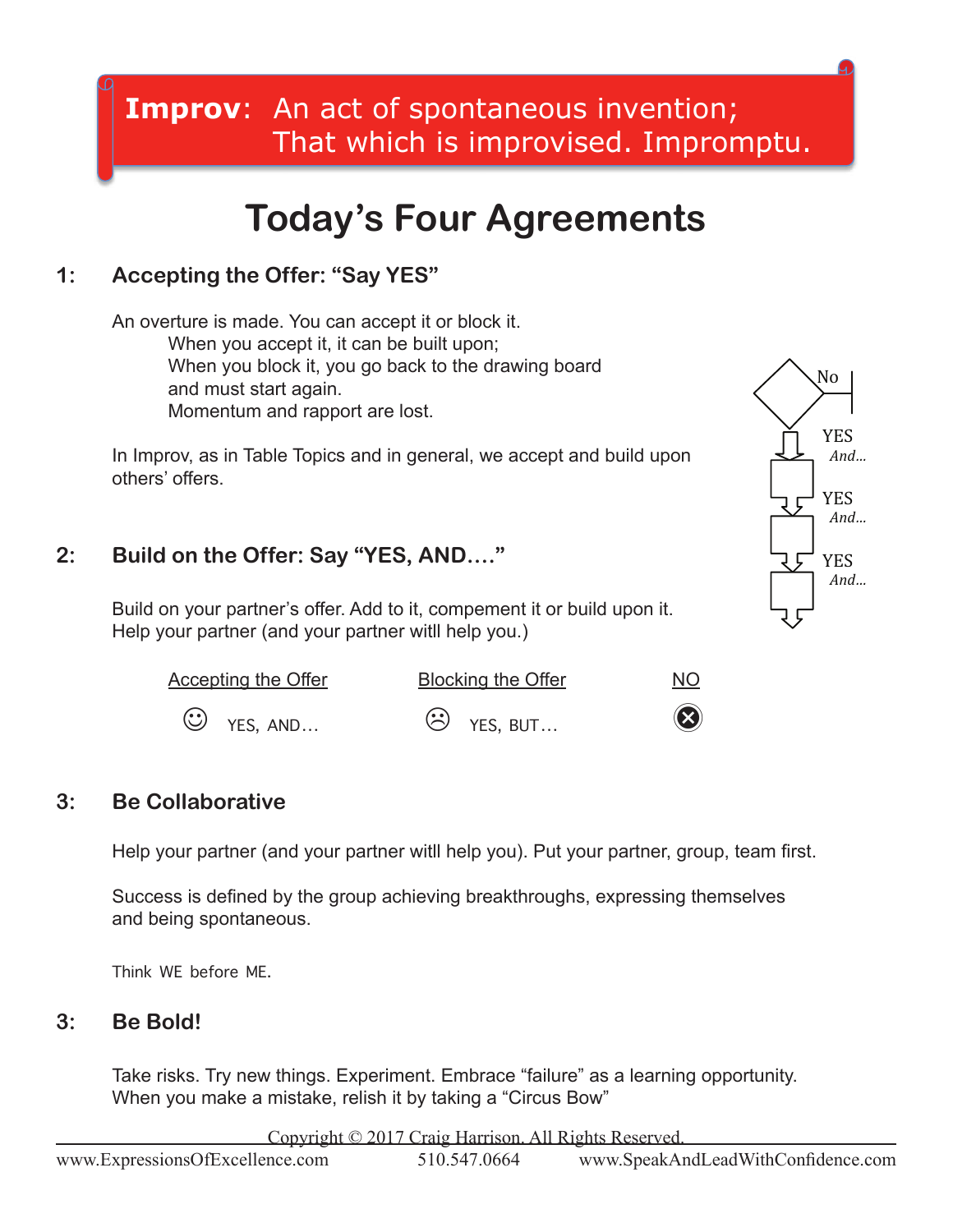







Improves listening skills, creative thinking, inquiry skills.

Copyright © 2017 Craig Harrison. All Rights Reserved.